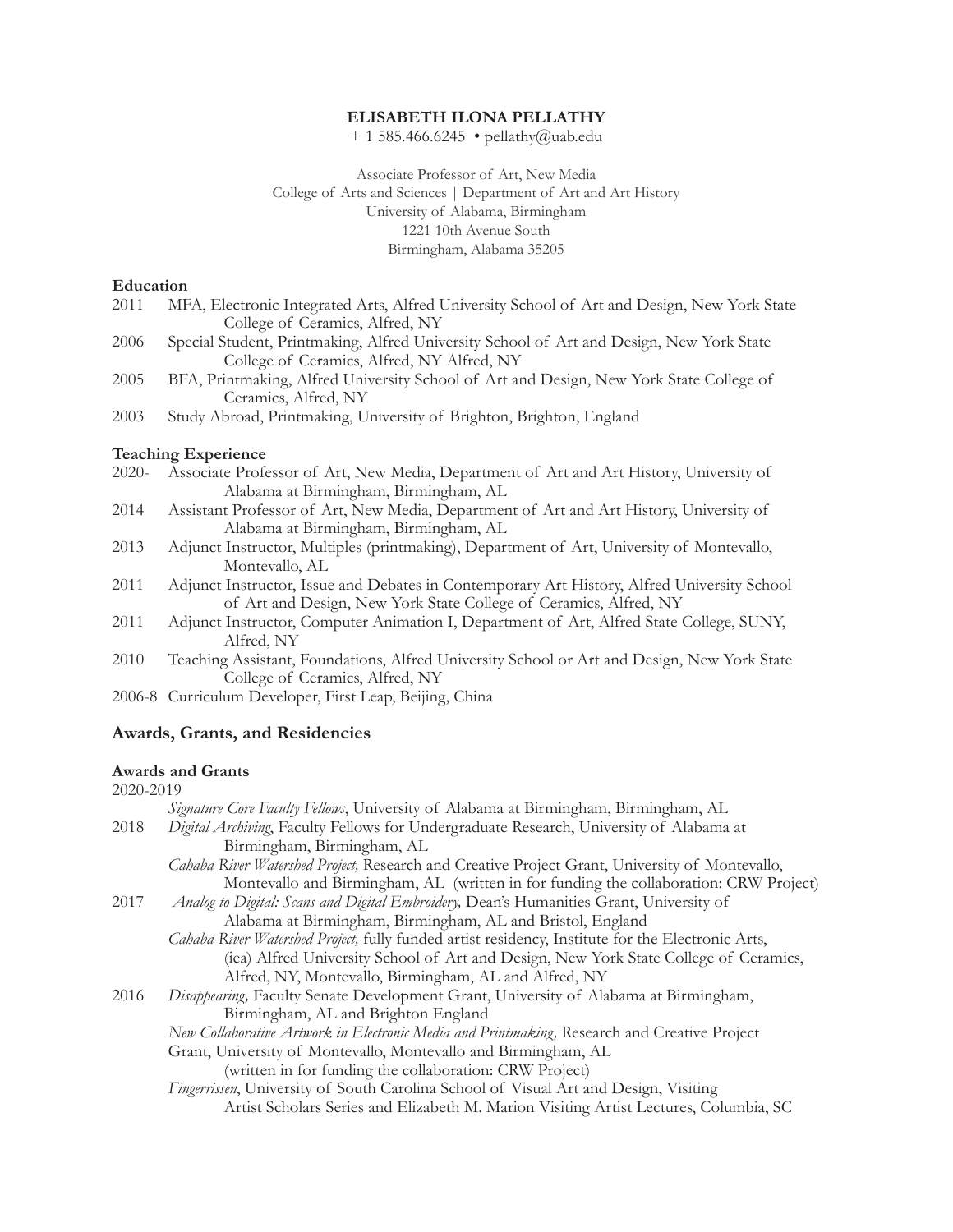# **Awards and Grants (continued)**

|      | $1100$ and $0100$ (continued)                                                                                           |
|------|-------------------------------------------------------------------------------------------------------------------------|
| 2016 | Digital $\mathcal{O}^s$ Sculptural Fabrication Build Tools for Ideation Prototyping $\mathcal{O}^s$ Community Outreach, |
|      | Center for Teaching and Learning, University of Alabama at Birmingham, Birmingham, AL                                   |
| 2015 | Visualized Bird Songs, Research at Macaulay Library, Ithaca, New York, Dean's Humanities                                |
|      | Grant, University of Alabama at Birmingham, Birmingham, AL and Cornell, NY                                              |
| 2011 | Full Tuition and Graduate Teaching Stipend, Alfred University School of Art and Design,                                 |
|      | New York State College of Ceramics, Alfred, NY                                                                          |
| 2008 | SanLun Yishu, Black Rock Arts Foundation, San Francisco, CA and Beijing, China                                          |
|      | <b>Artist Residencies</b>                                                                                               |
| 2017 | Signal Culture, Artist in Residence, Owego, NY                                                                          |
|      | Institute for Electronic Arts, Alfred University School of Art and Design, Alfred, NY                                   |
|      | Cahaba River Watershed Project, fully funded artist residency,                                                          |
|      | Montevallo, Birmingham, AL and Alfred, NY                                                                               |
| 2016 | Signal Culture, Toolmaker in Residence, Owego, NY                                                                       |
|      | Unicorn Center for Art, Beijing, China                                                                                  |
|      | Fully funded artist residency                                                                                           |
| 2012 | Institute for Electronic Arts, Alfred University School of Art and Design, Alfred, NY                                   |
|      | Fully funded artist residency                                                                                           |
| 2011 | Frans Masereel Centrum, Kasterlee, Belgium                                                                              |
| 2006 | Vermont Studio Center, Johnson, VT                                                                                      |
|      |                                                                                                                         |

# **Exhibition Record**

#### **Solo Exhibitions**

- 2021 *The Sea*, Gadsden Museum of Art, Gadsden, AL *Visualized Birdsongs*, Hoover Library Galleries, online
- 2019 *Digital Folding*, Electronic Art Gallery, Colorado State University, Fort Collins, CO
- 2017 *Disappearing*, Booth Museum, Royal Pavilion and Museums, Brighton and Hove, England (invitation: Lee Ismail, Curator of Natural Sciences at the Booth Museum) *Everybody Screen Grabbed My Extinction,* COOP Gallery, Nashville, TN
- 2016 Unicorn Center for Art, Caochangdi District, Beijing, China
- 2014 *Migration,* Grocery art|work|space, Northport, AL

# **Collaborative Solo Exhibitions, Cahaba River Watershed Project (CRW)**

*Cahaba River Watershed Project is a collaborative project by Elisabeth Pellathy, Scott Stephens, and Lee Somers*

- 2019 *Southern Voices,* Hoover Public Library, Hoover, AL
- 2018 *WATER/WAYS: Smithsonian on Main Street,* ArtsRevive, Selma, AL *Cahaba River Watershed Project*, PaperWorkers Local, Birmingham, AL
- 2017 *Cahaba River Watershed Project: Proofs and Prints*, University Montevallo Art Gallery, Montevallo, AL

# **Two-Person Exhibitions**

- 2016 *Fingerrissen,* McMaster Gallery, University of South Carolina,Columbia, SC (with Lee Somers)(juried by Shannon Lindsey)
- 2010 *Kite and Chair,* Squeaky Wheel Film and Media Arts Center, Buffalo, NY (with Eric Souther) (curated by Jax Deluca)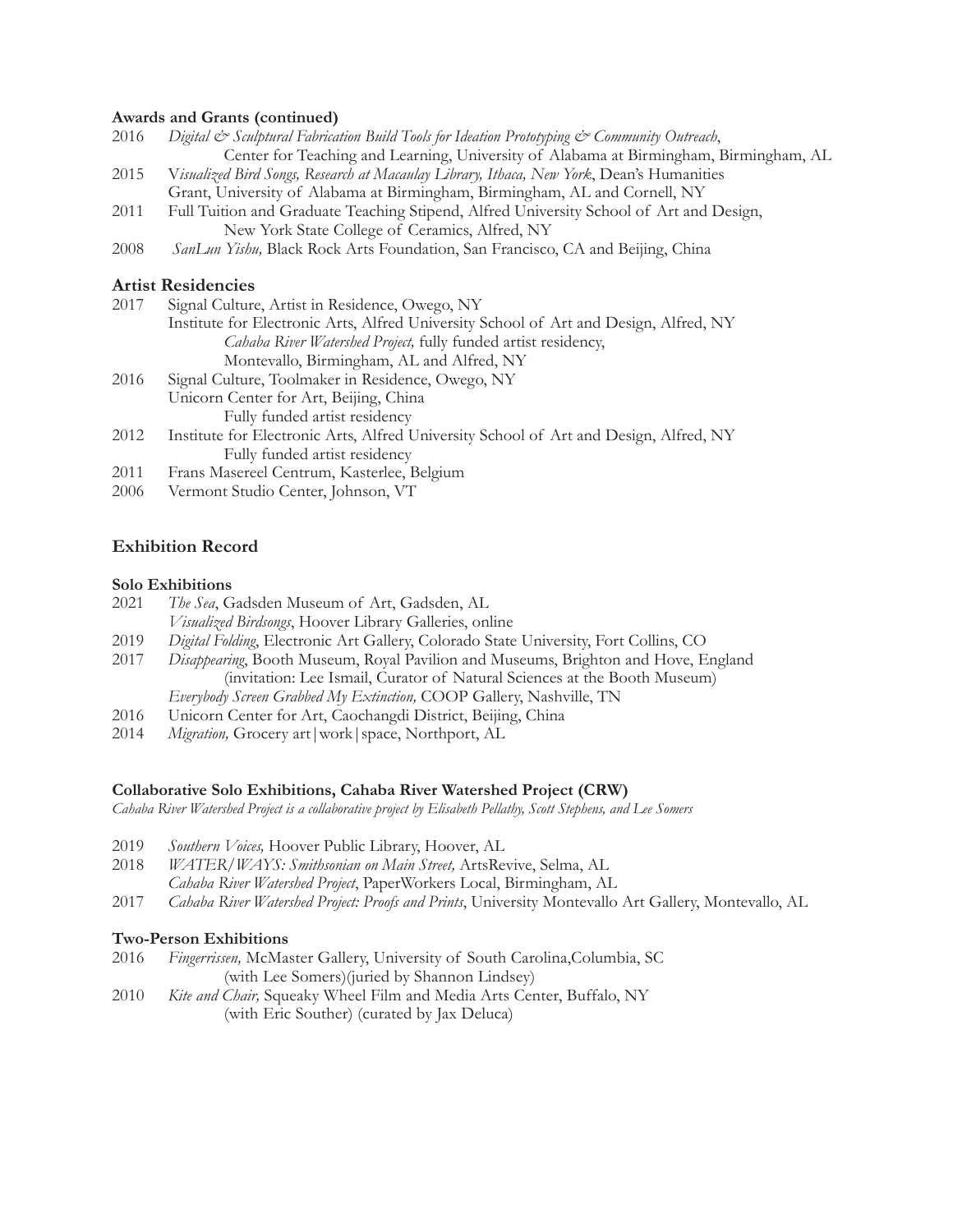# **Group Exhibitions**

| 2022 | Labor of Love Folio, CAA (College Arts Association), ALWCA, Chicago, IL                                |
|------|--------------------------------------------------------------------------------------------------------|
|      | Shelter, ALWCA (Alabama Womens Caucus for Art), Lowe Mill, Huntsville, AL                              |
| 2021 | Drawn Together, 35th Anniversary Exhibition I, Space One Eleven, Birmingham, AL                        |
|      | (curated by Peter Prinz)                                                                               |
|      | Mountain Thinking, Gadsden Museum of Art, Gadsden, AL (curated by Amanda Agricola)                     |
| 2020 | Work from Home, UAB Solar House, Birmingham, AL (curated by Gary Chapman)                              |
|      | Remembrance Species Exhibition, Lunetario Editorial, Puebla, Mexico                                    |
|      | XXIII Generative Art Conference, Generative Art and Design Lab,                                        |
|      | Politecnico di Milano University, Rome, IT (curated by Celestino Suddo)                                |
|      | Defend + Defund: Digital Artifacts Sale for M4BL, New Media Caucus                                     |
| 2019 | Equilibrium, Art/NaturSci Pavilion, Palazzo Albrizzi-Capello, Associazione Culturale                   |
|      | Italo-Tedesca, Venice, Italy (parallel exhibition with the Venice Biennial)                            |
|      | (curated by mp Warming)                                                                                |
|      | International TECHstyle Art Biennial IV (ITAB), San Jose Museum of Quilts and Textiles,                |
|      | San Jose, CA (juried by Nathalie Miebach, Clay Bavor, and Janet Echelman)                              |
|      | Environment Documenta, Millepiani Gallery, Rome, Italy (catalogue)                                     |
|      | Innovations in Printmaking, Cade Art Gallery, Anne Arundel Community College, Arnold, MD               |
|      | (juried by Jonathan Thomas, Chair, Printmaking Dept., Maryland Institute College of Art)               |
| 2018 | Besides the Screen: Vaults, Archives, Clouds and Platforms, Archiving and Preservation in the          |
|      | 21st Century, King's College, London, England (juried by Virginia Crisp) (catalogue)                   |
|      | Interlude/Inquiry, Abroms Engel Institute for the Visual Arts, Birmingham, AL (curated by John Fields) |
|      | Women with their Work II: Reflections, Space One Eleven, Birmingham, AL                                |
|      | (curated by Jessica Dallow and Peter Prinz) (catalogue)                                                |
| 2017 | Birdland and the Anthropocene, Peale Center for Baltimore History and Architecture, Baltimore, MD      |
|      | (curated by Lynne Parks) (catalogue)                                                                   |
|      | Uncommon Territory, Contemporary Art in Alabama, Montgomery Museum of Fine Art,                        |
|      | Montgomery, AL (curated by Jennifer Jankauskas, contemporary curator at MMFA) (catalogue)              |
|      | Perspectives, ONCA Gallery, Brighton, England (curated by Persephone Pearl)                            |
|      | Unfriendly Skies: Birds Building and Collisions, George Mason University Center for the Arts,          |
|      | Fairfax, VA (curated by Lynn Parks)                                                                    |
| 2016 | Do you speak seagull?, ONCA Gallery, Brighton, England (curated by Persephone Pearl)                   |
|      | mico>MACRO, McLean County Arts Center, Bloomington, IL (curated by Claire Hedden)                      |
|      | When Worlds Collide, Top of the World Observation Tower, Baltimore, MD                                 |
|      | Currents New Media Festival, El Museo Cultural de Santa Fe, NM                                         |
|      | (juried Mariannah Amster and Frank Ragano, Co-Executive Directors Parallel Studios)                    |
|      | CICA Second International Exhibition of Media Arts, CICA Museum, Gyeonggi-do, South Korea(catalogue)   |
|      | CHORNODRIFT, Southern Graphics Conference (SGCi), Lumber Room, Portland, OR                            |
|      | UAB/UA Faculty Exhibition, Dinah Washington Cultural Art Center, Tuscaloosa, AL                        |
| 2015 | Observations and Collections, Clara Hatton Gallery, Colorado State University, Fort Collins, CO        |
|      | (juried by Jenifer Kent)                                                                               |
|      | Mathematical Art Exhibition, Henry B. Gonzalez Convention Center, San Antonio, TX (catalogue)          |
|      | (juried by Anne Burns, Nat Friedman, Reza Sarhangi, Elizabeth Whitely, & Robert Fathaer)               |
|      | iDMAA iDEAs Breaking Barriers, Millennium Center, East Tennessee State University                      |
|      | Johnston City, TN (juried by Niki Nolin, Chair of Columbia College)                                    |
|      | Environmentally Engaged, Lighthouse Art Center Museum, Tequesta, FL                                    |
|      | Birdsongs,1st National Maker's Faire, University of District of Columbia, Washington, DC               |
| 2014 | EcoVisions, McLean County Arts Center, Bloomington, IL (curated by Claire Hedden)                      |
|      | Interlude/Influence, Abroms Engel Institute for the Visual Arts, Birmingham, AL                        |
|      | (curated by John Fields)                                                                               |
| 2013 | Mid-American Print Council Member's Show, Banshee Press, Denver, CO                                    |
| 2012 | PRESSING PRINTS/PRESSING PALMS, Black Door Gallery, Cape Girardeau, MI                                 |
|      | Animalier: The Animal in Contemporary Art, Graceful Art Gallery, Alva, OK                              |
|      | (juried by Brandice Guerra)                                                                            |
|      | Future Migration, Proteus Gowanus Gallery, New York, NY                                                |
|      | Alfred Alumni Print Show, Guy Lyman Fine Art Gallery, New Orleans, LA                                  |
| 2011 | Circumpolar: Go Shapers, B45 Center for the Arts, University of Buffalo, Buffalo, NY                   |
|      | (curated by Necole Zayatz)                                                                             |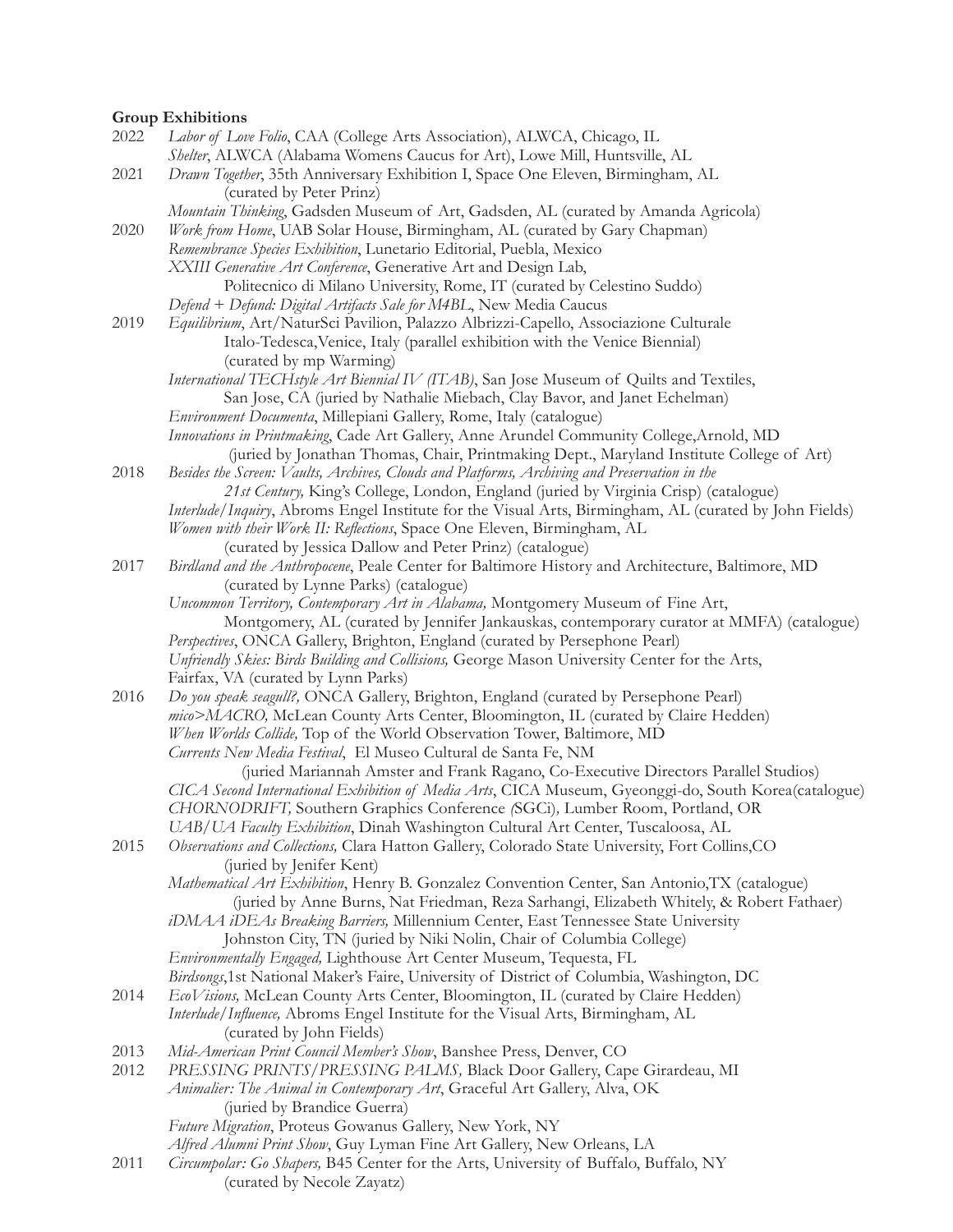# **Collaborative Group Exhibitions**

| 2020 | Blue Nature, Interdisciplinary Colloquium, University of Montevallo, Montevallo, AL                                                                                                                                                                                                                         |
|------|-------------------------------------------------------------------------------------------------------------------------------------------------------------------------------------------------------------------------------------------------------------------------------------------------------------|
| 2019 | Water, Water: Pop-up Invitational Walter Anderson Museum of Art, Ocean Springs, MS                                                                                                                                                                                                                          |
|      | $\mathbf{I}$ i $\mathbf{I}$ i $\mathbf{I}$ i $\mathbf{I}$ i $\mathbf{I}$ i $\mathbf{I}$ i $\mathbf{I}$ i $\mathbf{I}$ i $\mathbf{I}$ i $\mathbf{I}$ i $\mathbf{I}$ i $\mathbf{I}$ i $\mathbf{I}$ i $\mathbf{I}$ i $\mathbf{I}$ i $\mathbf{I}$ i $\mathbf{I}$ i $\mathbf{I}$ i $\mathbf{I}$ i $\mathbf{I}$ i |

 (juried by John Ruskey) (CRW collaboration) 2018 *International Academy Printmaking Alliance Second Invitational Exhibition, Ceramic Art*  Street Gallery, Jingdezhen, China (juried by Wang Huaxiang) (CRW collaboration) *Mysteries of Place*, Alfred Ceramic Art Museum, Alfred, NY (curated by Joseph Scheer and Wayne Higby) (CRW collaboration) *IMPRINT, Contemporary Printmaking*, Manifest Creative Research Gallery and Drawing

Center, Cincinnati, OH (CRW collaboration)

- 2014 *Collective Explorations*, University of Montevallo Art Gallery, Montevallo, AL (curated by Misty Bennett) (collaboration with Lee Somers)
- 2009 *SanlunYishu,* interactive public art-vehicle, various locations, Beijing, China (in collaboration with Lee Somers)

#### **Video Screenings**

- 2018 *Silent Sky,* Sirote Theater, University of Alabama at Birmingham, Birmingham, AL; won a KCACTF Excellence in Lighting 2018
- 2016 *Signal as White Noise,* Abroms Engel Institute for the Visual Arts, Birmingham, AL (video screening, collaborative programming in conjunction with Jessica Angel, *Facing the Hyperstructure*)
- 2014 *Light Dreams*, Alys Stephens Center, Birmingham, AL
- 2012 *Animation Festival,* Squeaky Wheel Film and Media Arts Center, Buffalo, NY
- 2012 *A Cage Went in Search of a Bird,* Urban Institute of Contemporary Art, Grand Rapids, MI (video installation, collaboration with Lee Somers)
	- *Rapture Rupture,* Hallwalls, Rock Harbor Yard, Buffalo, NY (video installation, collaboration with Lee Somers)
- 2010 *Loop Video Festival,* Enrique Granados 3, Principal, Barcelona, Spain *Video Screening,* The Media Lab, Central Academy of Fine Arts, Beijing, China *Video Screening,* Lu Xun Academy of Fine Arts Museum, Shenyang, China

# **Bibliography**

#### **Catalogues and Brochures**

- 2020 Celestion Suddo, XXIII Generative Art Conference, Generative Art and Design Lab (Generative Art).30-37.
- 2020 Catherine Walsh, "Blue Nature," colloquium brochure, (Blue Nature Interdisciplinary Colloquium, March 2020).1-2.
- 2019 mpWarming, "Art/NaturSci Pavilion," exhibition brochure, (Art/NaturSci Pavilion, May 2019).2. Millepaini Gallery "Evnironmenta Documenta," catalogue, (Millepaini, May 2019).19.
- 2018 Virgina Crisp, "Besides the Screen," catalogue,(Kings College, UK, 2018).33-34. Jessica Dallow, "Women and their Work: Refections," exhibition brochure, (Space One Eleven, 2018).
	- Wayne Higby, "Mysteries of Place, Selected Prints from the Institute of Electronic Arts, New York State College of Ceramics at Alfred University, Featuring Elisabeth Pellathy, Lee Somers,and Scott Stephens," brochure, (Alfred Ceramic Art Museum, 2017).2.
- 2017 Jennifer Januaskus, "Digital Nest," Uncommon Territory: Contemporary Art in Alabama, exhibition catalogue, (MMFA, 2017).34-35, 50.
	- Lynne Parks, "Visualized Bird Songs," Birdland and the Anthropocene, exhibition catalogue, (Peale, 2017).30.
	- Print: A Quarterly Journal of the Graphic Arts, March-April, Volume 7, Number 6, exhibition announcement, (Oak Knoll Press, 2017).62.
	- Jospeh Scheer, "Cahaba River Watershed Project," Institute of Electronic Arts 20th Anniversary, catalogue, (Institute of Electronic Art, 2017).55-58.
- 2016 Hye-Youn Choi, "Back to Nature," *CICA New Media Art*, catalogue, (CICA, 2016).24-30. Lynne Parks, "Visualized Bird Songs," Unfriendly Skies, catalogue, (George Mason University, 2016).41.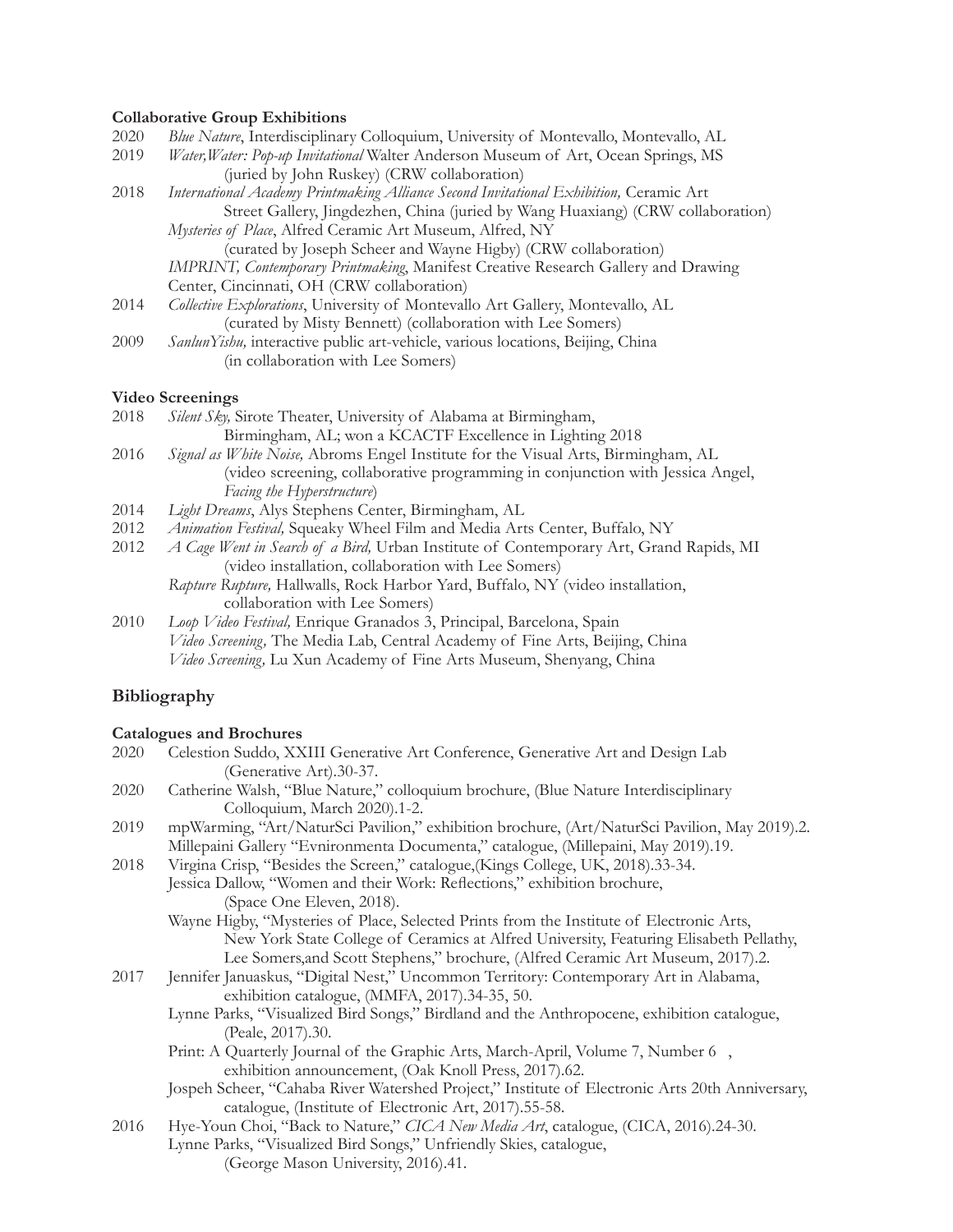#### **Catalogues and Brochures (continued)**

- 2016 John Fields, "Signal as White Noise," Facing the Hyperstructure Public Programming, brochure, (AEIVA, 2016).4.
- 2015 Robert Fathauer and Nathan Selikoff, "Sheltered Reverberations," Tessellation 2015, exhibition catalogue, (American Mathematical Society, 2015).41-42.

# **Articles and Interviews**

- 2019 Folco, Guido, "Tematiche Sociali e Ricerca per la Biennale di Venezia", Italia Art, pg.14-15.
- 2018 Wayne Higby, "Ceramophile," Alfred Ceramic Art Museum, Issue Number 49, 21-22.
- 2017 Matt Nolan, "CRAWL SPACE it's officially fall and October's first Friday is pretty chill,"  *Nashville Scene*, 5-30 October 2017, 36.
- 2016 Rodney Welch, "Physical Geography, New Exhibition Explores the Tactile Connection We Get From Printed Maps," *Columbia Free Times*, 24-30 August 2016, 23.

#### **Online Articles, Interviews, and Reviews**

- 2021 Jennifer Marshall, Hoover Library Galleries, https://www.youtube.com/watch?v=Sm6AhtB mGU0&list=PLLAnQTakKAb8xm1QUC0iFrUGnRJxP7PD3&index=1
- 2019 Jennifer Marshall, "Cahaba River Watershed Project," exhibition review, http://www.hooverlibrary.org/galleries/cahaba-river-watershed-project
- 2017 Jennifer Jankauskas, "Forward South," curatorial comments, https://www.theforewordsouth.com/forewords/2018/3/11/foreword-jennifer-jankauskas
	- Nancy Proctor, "Birldland and the Anthropocence," Peale Center for History & Architecture, exhibition
		- review, https://www.thepealecenter.org/wp-content/uploads/2017/08/fnalbirdland.pdf
	- Persephone Pearl, ""Visualized Bird Song," REMEMBRANCE DAY FOR LOST SPECIES, artist review, https://www.lostspeciesday.org/?m=201702
	- Matt Iredale, "A Birdsong in the Hand," Earnest Journal, interview, http://www.ernestjournal.co.uk/blog/2017/1/31/preservations-in-time
	- Amy Davis, "Birdland and the Anthropocene at the Peale Center," Darkroom: Baltimore Sun, review, http://darkroom.baltimoresun.com/2017/10/birdland-and-the-anthropocene-at the-peale-center/dk-birdland-peale-p11-davis/
- 2016 Karen Brummond, "3 Female Artists at the DWAC," exhibition review, http://lines-between.com/dinah-washington-art-center/
	- Matthew Hacke, "Review: Do You Speak Seagull?," exhibition review, https://onca.org.uk/2017/01/10/do-you-speak-seagull/
	- Olivia Reszczynski, "Fingerreisen art exhibit interprets 2-D maps in a 3-D way," The Daily Gamecock, review, https://www.dailygamecock.com/staff/olivia-reszczynski
- 2015 Erin Devin, "In 'Unfriendly Skies,' Bird Art Doubles as Environmental Message," Washington City Paper, Arts Desk Press Release, article, https://www.washingtoncitypaper.com/arts/blog/13082446/in-unfriendly-skies-bird-art doubles-as-environmental-message
	- Shannon Lindsey, "University of South Carolina in Columbia, SC, Offers Works by Elisabeth Pellathy & Lee Somers," review, http://www.carolinaarts.com/916/916carolinaarts-sp.pdf
	- Sean Gallagher, "A visual tour of the frst-ever National Maker Faire," Ars Technica, review, https://arstechnica.com/information-technology/2015/06/a-visual-tour-of-the-frst-ever-nation al-maker-faire/

#### **Television**

2019 Nicole Allshouse, "Cahaba River Watershed Project," Talk of Alabama with Nicole Allshouse, ABC 33/40: WBMA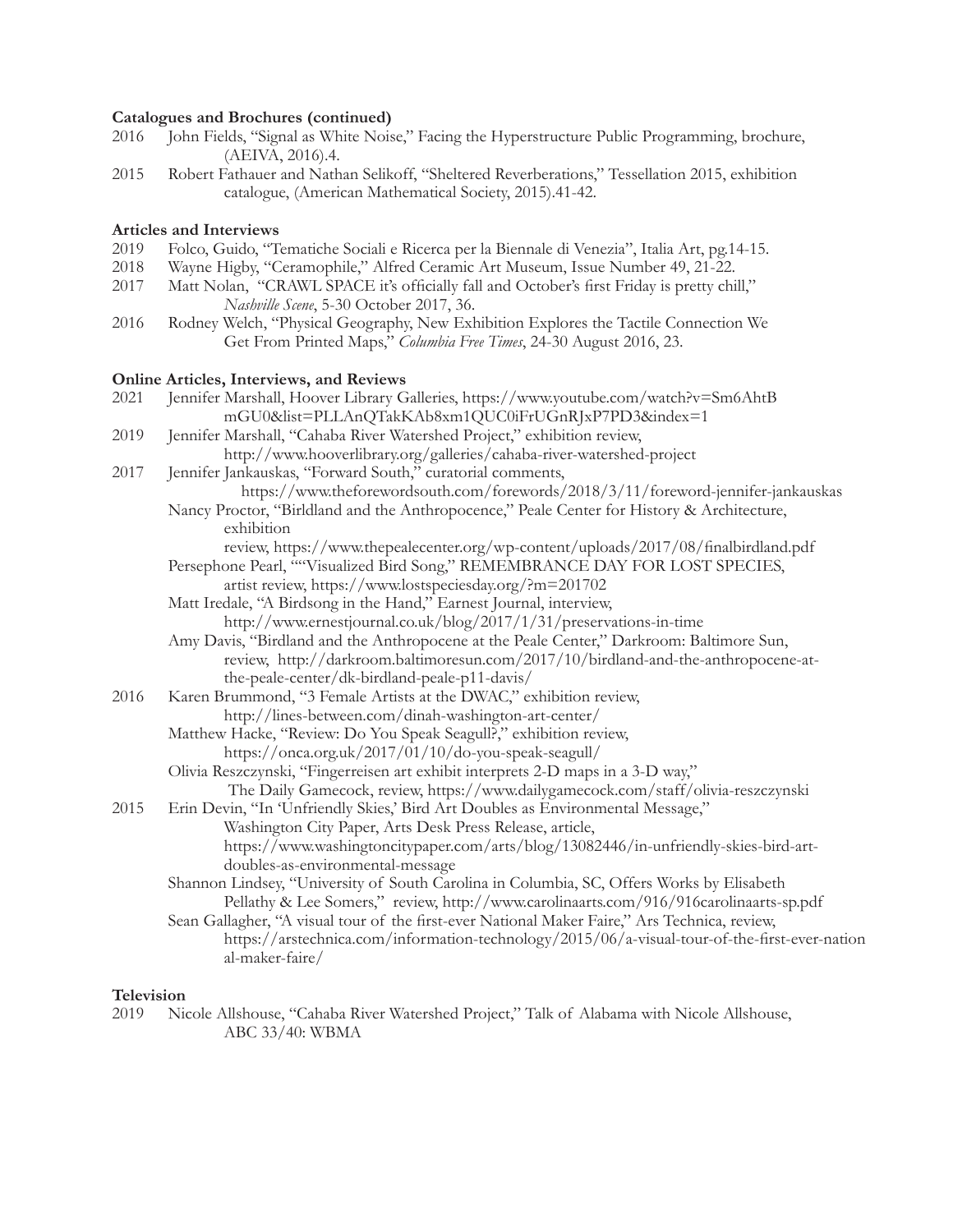# **Blogs and Websites**

| 2019 | "Equilibrium: Art/NaturSci Pavilion Venice," Surface Design Association,                           |
|------|----------------------------------------------------------------------------------------------------|
|      | https://www.surfacedesign.org/surface-design-events/equilibrium-art-natursci-pavilion-             |
|      | venice/                                                                                            |
|      | Jon Anderson, "Equal Justice Initiative founder to headline 2019 Southern Voices Festival and      |
|      | Cahaba River Watershed Project," Hoover Sun,                                                       |
|      | https://hooversun.com/topics/elisabeth-pellathy/                                                   |
|      | Jennifer Marshall, "Cahaba River Watershed Project: Elisabeth Pellathy, Scott Stephens and         |
|      | Lee Somers," Birmigham365,                                                                         |
|      | https://www.birmingham365.org/event/cahaba-river-watershed-project-                                |
|      | elisabeth-pellathy-scott-stephens-and-lee-somers/                                                  |
|      | Anna Berhard, Colorado State University,                                                           |
|      | https://art.colostate.edu/news-events/events/electronic-art-gallery-opening-digital-folding/       |
|      | Virginia Hernandez, "Art/NaturSci Pavilion: Equilibrium," https://www.artscienceexhibits.com       |
| 2018 | ArtsRevive, "Water/Ways, a Smithsonian traveling exhibition is coming to Selma,"                   |
|      | http://artsrevive.com/news-events/water-ways/                                                      |
|      | David Page, "Silent Sky," https://www.davidpagedesign.com/silent-sky                               |
|      | Space One Eleven, "Women with their work: Reflections,"                                            |
|      | https://spaceoneeleven.org/space-one-eleven-exhibition-archive/                                    |
| 2017 | Montgomery Museum of Fine Art, "Short Course," https://mmfa.org/events/page/51/                    |
|      | Coop Gallery, "Everybody Screen Grabbed My Extinction: Elisabeth Pellathy :                        |
|      | October 7-28, 2017,"                                                                               |
|      | http://www.coopgallery.org/project/everybody-screen-grabbed-my-extinction                          |
|      | Peale Center for Baltimore History and Architecture, Google Arts & Culture,                        |
|      | "Visualized Bird Song,"                                                                            |
|      | https://artsandculture.google.com/asset/visualized-bird-song/agH6Kw7k_Fqwpw                        |
|      | Alfred Expanded Media, "iea artist Elisabeth Pellathy has a new article in eanest magazine,"       |
|      | http://www.alfredexpandedmedia.com/search?q=Elisabeth+Pellathy                                     |
|      | Locate Arts, "ELISABETH PELLATHY: EVERYBODY SCREEN GRABBED MY                                      |
|      | EXTINCTION," https://locatearts.org/venue/coop-gallery/15993                                       |
|      | BURNAWAY, "To Do List: Week of October 2, 2017," https://burnaway.org/54597-2/                     |
|      | Institute for Electronic Arts, "Cahaba Watershed Project Panel Talk,"                              |
|      | YouTube Channel: https://youtu.be/VcDbUbN_aSI                                                      |
| 2016 | Currents New Media, "Elisabeth Pellathy," https://currentsnewmedia.org/artist/elisabeth-pellathy/  |
|      | Craig Wedderspoon, "UA Gallery Hosts UA/UAB Joint Faculty Art Exhibit,"                            |
|      | https://art.ua.edu/tag/dinah-washington-cultural-arts-center/                                      |
|      | Free Times, "Elisabeth Pellathy and Lee Somers,"                                                   |
|      | https://www.scoopnest.com/s/Elisabeth%20Pellathy/                                                  |
| 2015 | Mathematical Arts Gallery, "Elisabeth Pellathy,"                                                   |
|      | http://gallery.bridgesmathart.org/exhibitions/2015-joint-mathematics-meetings/pellathy             |
| 2012 | Black Door Gallery, "Pressing Prints and Pressing Palms,"                                          |
| 0.40 | http://www.blackdoorgallery.com/BDG/PRESSING_PRINTS-PRESSING_PALMS.html<br>$\Lambda$ $\Box$ $\Box$ |
|      |                                                                                                    |

2010 Art Facts, "Elisabeth Pellathy," https://artfacts.net/artist/132828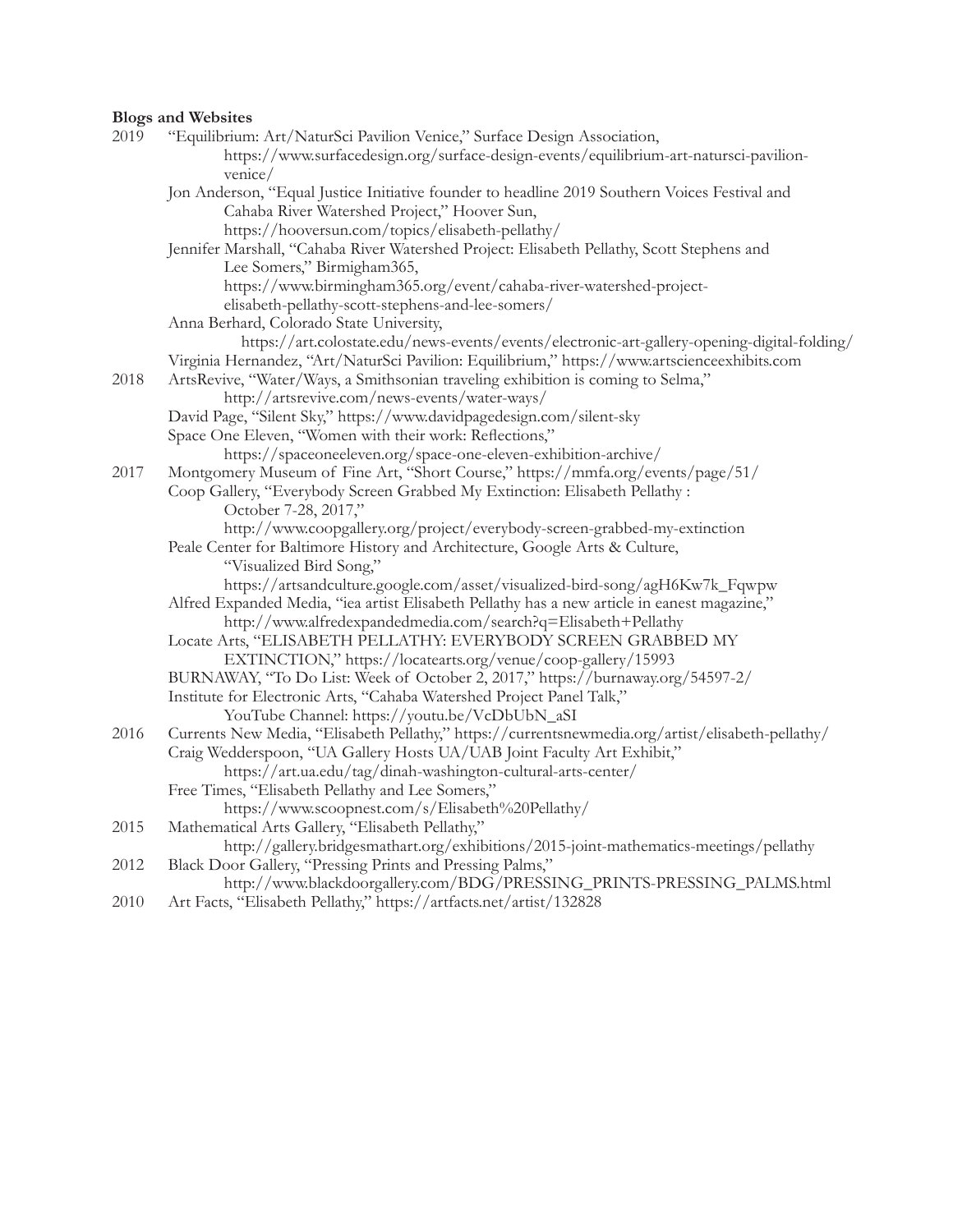# **Lectures, Presentations, and Workshops**

#### **Academic Lectures**

| 2018 | "Visualized Birdsongs," Portamento: Music, Visual Arts, and the Liminal Space Between, |
|------|----------------------------------------------------------------------------------------|
|      | Southeastern College Art Conference (SECAC), Birmingham, AL                            |
|      | (Panel Chairs, John Powers and John Kelley)                                            |

- 2017 "Cahaba River Watershed Project," panel talk, Institute for Electronic Arts, Alfred University School of Art and Design, Alfred, NY
	- "Re-mapping Vision," Limitations and Artistic Practice, Southeastern College Art Conference (SECAC),Ronoake, VA
	- (Panel Chair, Jennifer Rissler, Interim Dean and VPAA, San Francisco Art Institute)
	- "Between Art and Biology," CAA Conference New Media Caucus Members, New Media Lounge Committee College Art Association Affliate Society, Hunter College, New York, NY Convened by, Renate Ferro, Thom Judson and Elisabeth Pellathy Participants: Maria Fernandez, Natalie Jermijenko, Byron Rich and Mary Tsang, and Paul Vanouse
- 2016 Elizabeth M. Marion Visiting Artist Lecture, University of South Carolina, Columbia, SC "Methodologies in Making: Digital Decay and Obsolescence in the Age of New Media," Haddin Arts and Sciences Forum, University of Alabama, Birmingham, AL
- 2014 5th Foreign Language Film Conference (FLFC), panel chair, University of Alabama at Birmingham, Birmingham, AL

# **Visiting Artist Lectures and Presentations**

- 2021 Capitol Hill Maker Faire 2021, Gather site, Nation of Makers, in collaboration with the U.S. Institute of Museum and Library Services and the Congressional Maker Caucus(online)
- 2020 Outside the Lines: Live Coloring Night with AEIVA, Abroms-Engel Institute for Visual Arts, Birmingham, AL (online)
- 2020 "Blue Nature," University of Montevallo, Montevallo, AL
- 2019 "Digital Folding," Colorado State University, Colorado, CO
- "Cahaba River Watershed Project", Hoover Public Library, Hoover, AL
- 2018 "Inside View," Abroms-Engel Institute for the Visual Arts, Birmingham, AL "Cahaba River Watershed Project," Selma Art Guild, Selma, AL "Pause: An Art & Poetry Mash Up," Space One Eleven, Birmingham, AL
- 2017 "Short Course," Montgomery Museum of Fine Art, Montgomery, AL "Cahaba River Watershed Project," Montevallo University, Montevallo, AL "Artist Lectures," Peale Center for Baltimore History and Architecture, Baltimore, MD "A Late Stitch Up at the Booth," Booth Museum, Brighton and Hove, England "Cahaba Watershed Project," Alfred University School of Art and Design, Alfred, NY
- 2016 "Do you Speak Seagull?," ONCA Gallery, Brighton, England "Sound Walks Workshop," ONCA Gallery, Brighton, England "Fingerreisen," University of South Carolina, Columbia, SC
- 2015 "Rapid Fire XII," Abroms-Engel Institute for the Visual Arts, Birmingham, AL
- 2014 "Collective Explorations," University of Montevallo, Montevallo, AL

# **Collections**

Institute for Electronic Arts (iea) at Alfred University Private Collection, Engineering Department Faculty Purchase, George Mason University Unicorn Center for Art, Beijing, China Alfred University, Scholes Library ONCA Gallery

# **Service**

# **Service to the Field**

- 2019- Alabama Regional Coordinator The Feminist Art Project, Rutgers University, New Brunswick, NJ
- 2017 National Endowment for the Arts, Media Arts Panelist, Washington, DC
- 2016 New Media Caucus, Exhibitions Committee